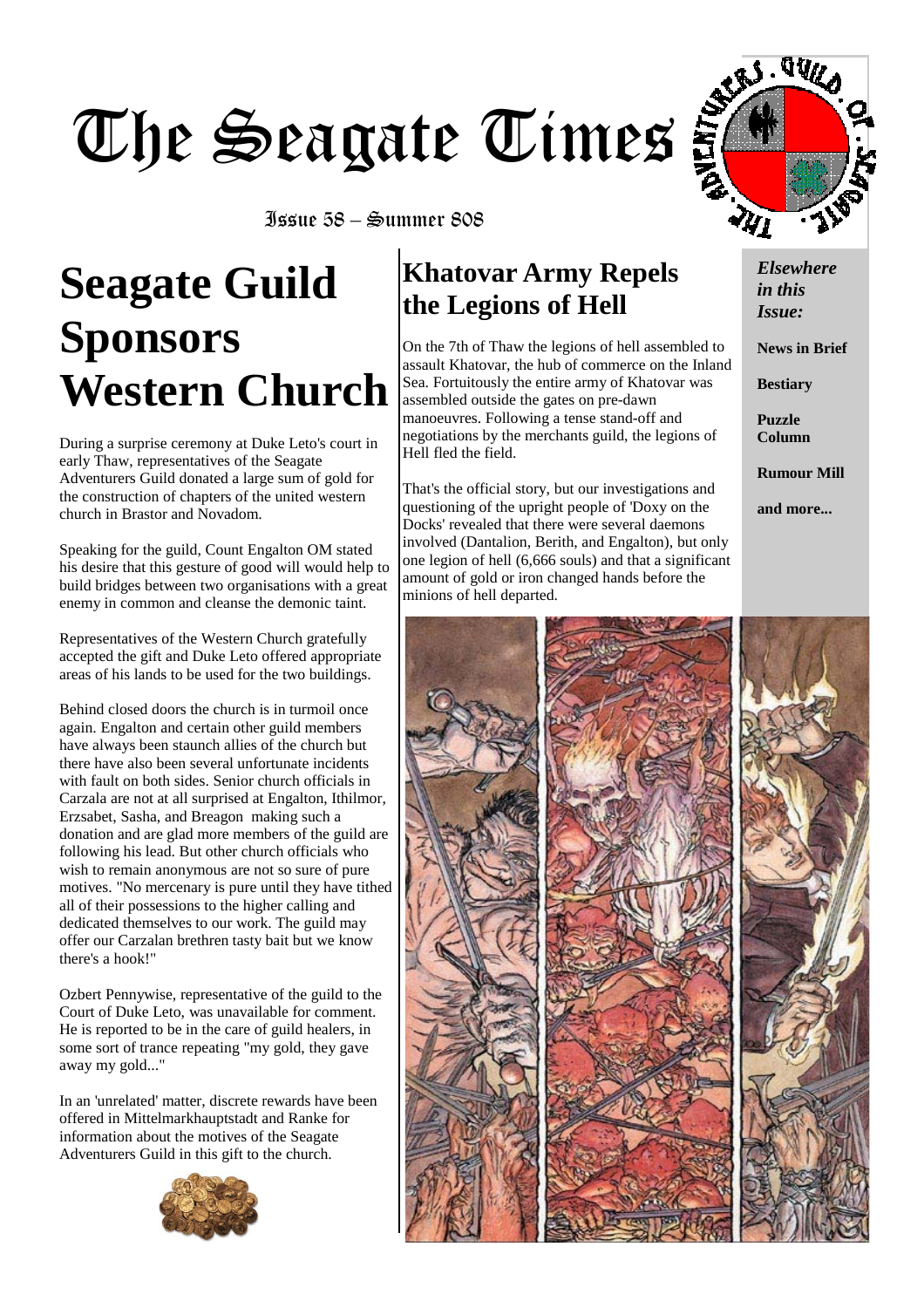*Mortimer: "I refuse to set sail in a boat named with an ejaculation!"*



## **News in Brief**

## **Seagate Invaded by Army of Demons and Undead!**

On the night of the full moon before spring solstice, evening strollers of New Seagate were assaulted by a horde of undead whipped on by demons from the blackest pits of hell. Prompt work by the town guard and healers prevented any deaths but many residents are traumatised and once again fear leaving their homes.

The Seagate Guard are currently tracking down a portal that was used to transport a Devil and several extra-planar undead into the heart of New Seagate. While the undead were promptly disposed of, the Devil is still at large but believed to be over seventy miles from Seagate.

The guard have formally requested that guild members watch out for the Devil as they go about their business. It is about five feet' at the shoulder with dark red skin and wings, small horns, and is unable to be banished with Greater Summoner counterspells. Preferably bring it in for questioning but confirmation of its destruction will be sufficient.

#### Old Seagate Less Crazy?

Meanwhile in the old town, a creeping tide of madness and bizarre behaviour has been halted by a Guild party.

How this could happen is anyone's guess but the Watch Captain assured us that some of the newest Guild members rescued military personnel, solved a payroll issue, redeemed fallen women and dwarves, and helped foil a dark plot involving Tavern signage. He ask us to extend thanks to Peter Smith and his associates for their assistance.

#### Armageddon Averted Again!!!

The 'End of the World' has been postponed (for now) by a guild Party tasked with stopping the events out of sequence with other such cosmic events. Apparently, a certain gentleman expressed a boredom with the cycle of events and wanted a change for his life which started a reaction that included kidnapping, murder, hero summoning, really big toenails, nasty insectoids, giants plotting, gods getting sick and the death of true love. Sabrina, Vychan, Dalran, Boulder, Isil-Eth and Pent all performed admirably and have bought credit on the guild. The Calamar have been proven to be behind the attempt to end the world and kill off the Norse gods. The Calamar representatives have been spoken to in certain terms by Sabrina (now Under Captain of the Valkyrie's) and we hope there will be a relaxation of the incursions on Alusia.

*Dramus: "I don't love magic, I just say that to get it into bed."*

#### Apprentice Wanted

I, Liessa request and require an apprentice both to train in the arts of Sorcery and to aid me in my magical endeavours. Accomodation and equipment provided. Speak to me at Newhaven.

#### Duke Appoints new Peer

Duke Leto is pleased to announce that he has honoured Erzsabet Hillborne with a fief, the ruin of Westwind and from hence forth she should be known as Lady Erzsabet. A high level source commented that it was good to see members of the Aristocracy fulfilling their obligations by helping to rebuild Carzala. Cynics suggest Erzsabet's pockets are looking a little lighter these days.

In other Ducal news, Duke Leto has announced a 200sp reward for the sashes and heads of the gang known as the Red Sash bandits.

#### Goblin Threat Thwarted

A Guild party commissioned by Count Engalton to escort Master Painter Donatello and his entourage to the Dwarven enclaves in the Superstition Mountains were attacked by a small army of unusually equipped goblins as they crossed the Sweet Riding. Some of these goblins flew on strange insectoid mechanical flying devices. Others, called "doomriders" rode huge ballista bolts at the party in an unsuccessful attempt at some form of guidance (they all missed). Yet others employed a magical goop to provide defence. The rest used the more standard goblin tactics of stealth and numbers to occupy party members. Their objective appeared to be to acquire the portrait of Engalton the party were carrying, though their motives in this are not understood. Examination of the battlefield and items retrieved suggest that the goblins have acquired a master mechanician, and some ability in rune magics, enchantments and possibly shaping. This will no

doubt result in further business for the Guild, eradicating this threat and making it safe for mercantile traffic crossing the Sweet Riding.



#### Sugar Prices Soar

A string of recent accidents have seen large portion of this years sugar shipments lost or destroyed and the few shipments to make it to port have been bought up by predatory cartels with seemingly limitless funds.

The price of sugar at market has already quadrupled and supplies are limited. Bakers through out the Western Kingdoms, Isles of Adventure, and Lunar Empire are desperately trying to find alternatives. Honey prices are now rising and hives are needing to be guarded against theft.

Mercantile Philosophers warn that the worst is yet to come. "Whoever is cornering the world sugar market may be unaware of the damage they are doing to our society. Already levels of depression and anxiety in Halfling communities are rising to almost noticeable levels, as secondary and tertiary markets are hit the effect on our society could be catastrophic!"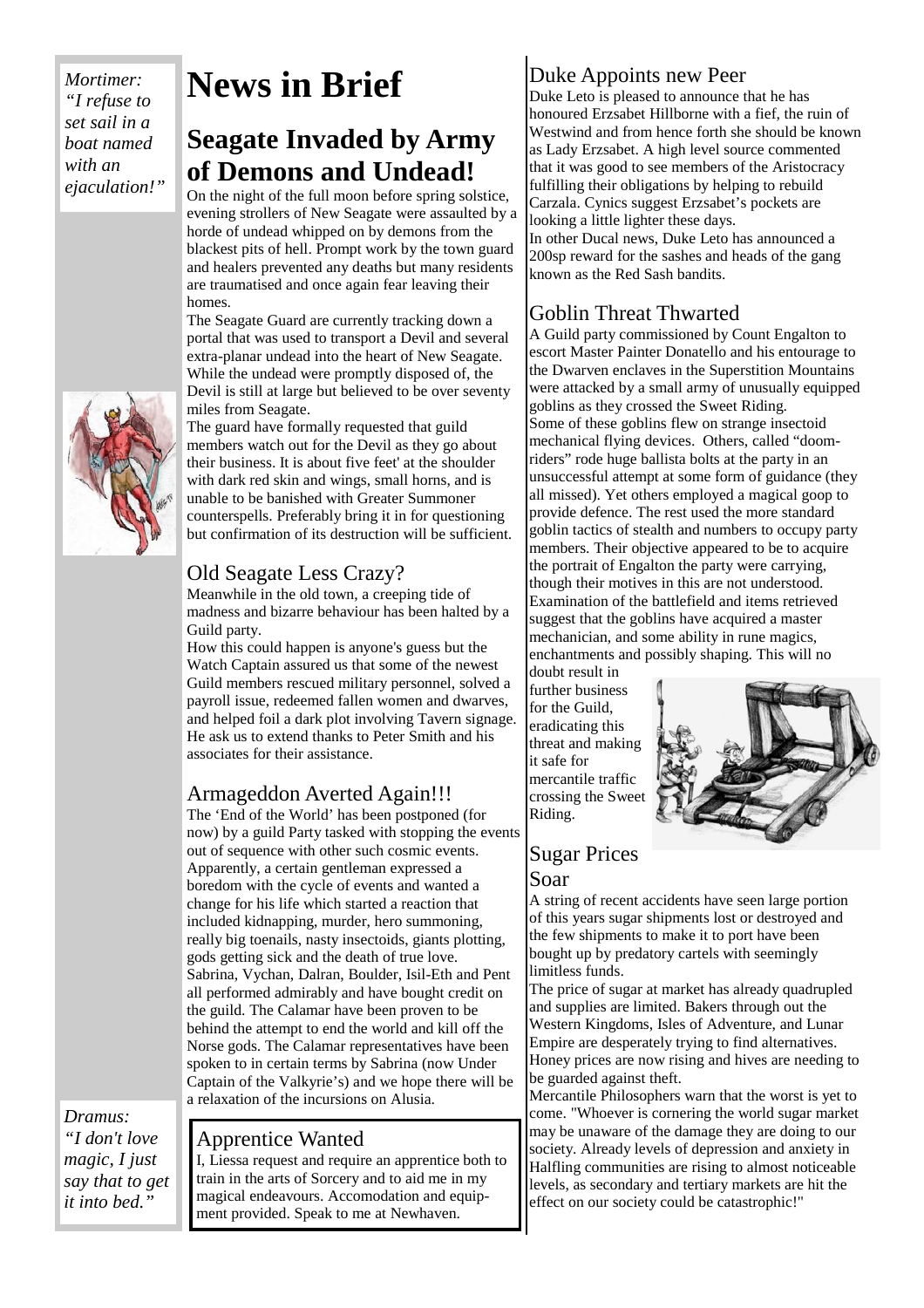#### Horse Thieves Foiled

A group of horse thieves were apprehended by a Guild Party recently. The thieves had been intercepting horse shipments from Pevensey to Bowcourt as they crossed the mountains between the two. The bandits had enlisted the aid of as couple of E&E mages who had been coerced into service. With the aid of a Guild party, the E&E's were able to break the bandit's hold on them, and recover the staff that the bandits had stolen.

Horse shipments are now flowing freely again. *Aurora* 

#### Old Seagate Less Crazy?

Meanwhile in the old town, a creeping tide of madness and bizzare behaviour has been halted by a Guild party.

How this could happen is anyone's guess but the Watch Captain assured us that some of the newest Guild members rescued military personnel, solved a payroll issue, redeemed fallen women and dwarves, and helped foil a dark plot involving Tavern signage. He asked us to extend thanks to Peter Smith and his associates for their assistance.

#### Scaleryx mugged again

This crafty and powerful Black Dragon has had a bad run of it since his mistress Rashak died. Last season he was lured from his cave in Azuria by a lunatic assault by some Elvendar elves, only to discover on his return that half his loot had been not stolen, but destroyed. In unrelated news, his old nemesis Sabrina completed successful negotiations on a delicate treaty with a group of Elvandar warriors some two weeks before. Scaleryx has sworn "by the claw she cut off" that he will have his revenge. Sabrina was washing her hair and unavailable for comment.

#### Exsanguination College

Just when you thought you had all the counterspells – another type of Blood magics appears. These evil Exsanguinists are in league with the Calamar. They use ritual magics and the souls and suffering of children and innocents to power their magics, which cause torment, hideous disfigurement and rapid death. For instance: Rain of Blood is a moving area which causes near-instant death, and there is no known form of protection or resistance; Black Serenade strips Souls; Cauldron of Blood is a scrying magic that can only be defeated in the spirit realm; and the list of suffering goes on. Counterspells will be available at the Guild shortly.

#### New Players in Town

Update your notebooks, Demon-spotters – there's a couple of new powers in town. First, Illiyas is a Capricorn who enjoys long walks along the beach and bending men to her every whim. She is a woman of considerable beauty and allure, her words are as honey, with her wit as the bee-sting. Seduction is second nature to her, and men's brains cease to function clearly when near. She is always happy to negotiate, as she tends to have the upper hand in such

situations, but if bound to a deal, she is compelled to betray it. She used to work as a succubus, but has struck out on her own, basing herself in Alusia, and playing tricks on her old boss Seir, his minion Vychan, and any man with a pulse. She is said to be keen on 'helping out' against the Calamar. She changes shape at will, and cannot be destroyed by normal means. Silverfoam can summon her 'as if an agent'… The second new local is a Spider Demon. This huge arachnid has recently consumed a large part of Malphas the Deceiver, and it's power continues to grow. It's main web is in a cavern over a lava pit in the Isles of Freedom; and it has caused considerable trouble there. Current allies include the Lich Lord Arandal of the Plateau of Decay, the Children of the Rift, and (indirectly) the Calamar. Current enemies include most of the Insect Shamans of the Isle, and the Guild. This spider demon specialises in poisons, (interdimensional) webs,

scrying, mass possession, and sucking the insides out of its opponents.

#### Fortunes Await?

Rumours of Truesilver mines and fabulous wealth in the Ildrisholm Hills of Northern Brastor persist despite denials from the court of both Duke Leto and Castellan Byron Dumbarton. While on the one hand claiming the rumours unfounded, the cash-strapped Brastor court has been quick to sell

mining rights in the area. Several dozen prospectors are believed to be currently combing the area for a show of "colour", and more join them each week, although so far we know of no proof of discovery. The Ildrisholm area is known to still contain areas of unnatural twilight; remnants of the Dark Circle, and likely home to undead fugitives of Rashak's forces.

#### Superior Glass Wanted

I'm looking for a source of glass, or any other substance which is superior in optical quality, and transparency, that can be shaped into lenses for a superior spyglass that can be used to observe the heavens. Please contact me at the Guild or care of my clinic in Seagate. *Phaeton*

#### Earth College Scrolls For Sale

Scrolls of the following spells can be obtained from me, at the Guild, for up to a week after the Guild meeting. Otherwise contact me at Bolton Manor. The spells are:

Trollskin rank 12 - 1500sp Armour of Earth rank 15 - 1500sp Strength of Stone (Endurance) rank 13 - 1300sp

If you want actual invested items or scrolls of other spells, please contact me. Lessers also available. *Basalic*

*Ath: Second opinions aren't always helpful. (after two matching weather predictions were proved to be wrong)* 

*Master Donatello: "The sun will rise again tomorrow." Pretty Flower: "It will? But we haven't sacrificed our human."*



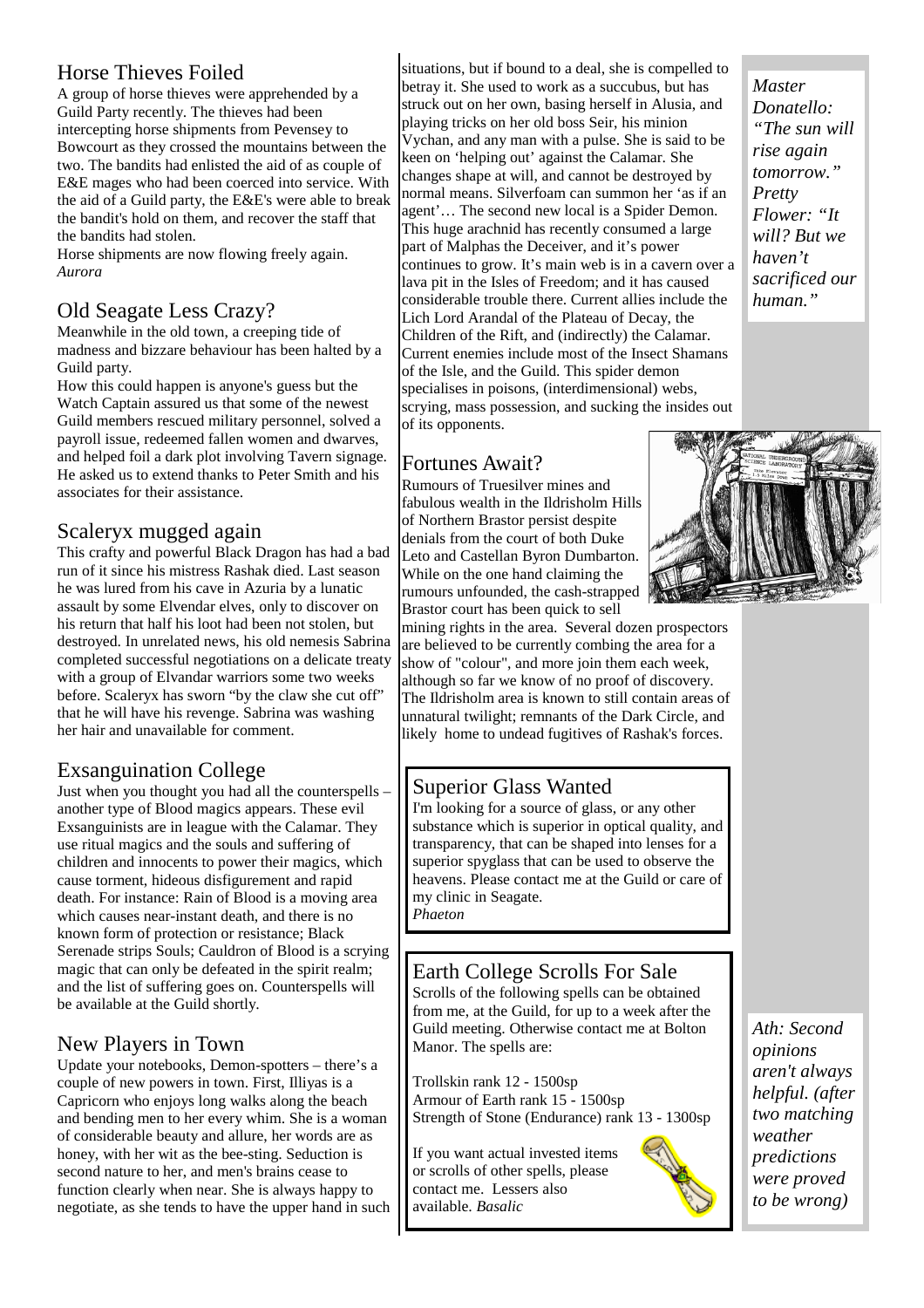#### *Imri: "Any of you die of poison, I'll smack you when you get resurrected." (after making Waters of Healing).*

#### Who is… **Sabrina**

*When, and why, did you join the Seagate Adventurers Guild?* 

It seems like a lifetime ago, and it probably is for a human, but I only joined the guild some twenty years ago. The fast pace of life in a human dominated society, coupled with the Guild environment, creates an interesting time distortion for one of my elven kindred. I am a youngster by elven standards, being only a small

way into my second century. I was searching for direction, something different from the norm, and an insight into other worlds. My path led me to the guild. Whether this is the beginning, middle, or end of my path, is still to be determined.

#### *What areas/weapons do you specialize in?*

I deliberately avoid specialisation. I have a concept of the 'perfect' warrior, who is equally adept and effective in all the areas of missile, thrown, jousting, melee, duelling, close and unarmed and can swap between these as the situation merits. As such, I have bow, darts, javelin, axe, lance, riding, sabre, dagger, main gauche and unarmed at the highest levels.

*Could you elaborate on this concept of the 'perfect warrior' please? Everyone seems to have differing opinions.* 

In my opinion, there are three elements to a warrior: Attitude

Ethics

Skills

I have just talked about the skills I think are needed in a perfect warrior, and they could possibly be seen as relating to all that aspire to greatness in this field.

In the areas of attitude and ethics, this is a very individual thing, though in some cases individuals adopt a code of



ethics relating to an organisation or religion. I do not think there is any 'perfect' attitude or ethics for a warrior. Some could argue that courage and mercy should underpin any great warrior, and I would not disagree. For my part, my attitude and ethics have been moulded over time. I will not go into the details of my ethics; I do not want to be seen to 'preach'. However I will say that I make no apologies for the fact that against an evil opponent who is stunned, dropped their weapon, and has their back to me, I will look to add 'dead at my feet' to that list. This is both a result of my attitude and ethics.

Hmmm, it seems that I could talk for quite some time on this subject. Perhaps it would be best to write a discourse on the subject separately, and post it on the notice board. I think I will.

*What do you do when not adventuring? Any hobbies?*  I spend a small amount of time working with the chancellor of my Barony of Midgard (in the Duchy of Aladar), as well as spending time helping run my equine breeding business.

I am not a particularly social or political animal, but it does pay to keep up appearances, so I do attend the occasional function, especially those with dancing on the agenda. Dancing is my outlet, freeing me from higher concerns, if even only for a short while.

#### *Please describe a highlight of your career so far. For example, defeating a dangerous foe, best death, best magical item/ability gained.*

Death should never be considered a 'highlight', even in its most courageous and heroic hue. I think we treat death too lightly, perhaps another trait of human society. A fear of death, coupled with the courage to taunt it, is preferable. I have fought many great and memorable battles. While I have been involved heavily in the list below, I should acknowledge the courage and bravery of the Guild parties I was honoured to be a part of at the time. What one can achieve as part of a team is something I will take away from the Guild:

The Siege at Drakenburg Defeating the Ruby Scourge Defeating Rashak Carlstons Switch Freeing Novadom

Many battles against the Calimar

Items are a means to an end, but not an end itself. While I have gained many notable items, that have definitely improved my effectiveness, they are merely accoutrements to the person underneath. I will constantly push to make myself every bit as dangerous with or without my accessories. Some of the warrior abilities I have gained have helped me push towards this vision, but much work is still to be done.

*Which places would you recommend visiting, and conversely, any places you would recommend avoiding?*  Apologies, but tourism is not one of my strong points.

#### *Why are you still an adventurer and what motivates you to join, or form a party?*

As I mentioned earlier, I am on a path towards who knows where. I will continue to adventure while I still believe myself to be on that path. The end, or a perceived diversion, of the path, will lead me elsewhere. Within that context, the Guild still forms a powerful opportunity to fight various evil powers, so I will always put myself forward when an evil enemy raises its ugly head. Seeing such an enemy dead at my feet is my motivation. The riches and power that accompany such feats, and is perhaps what the more mercenary of the Guild members are motivated by, is very secondary.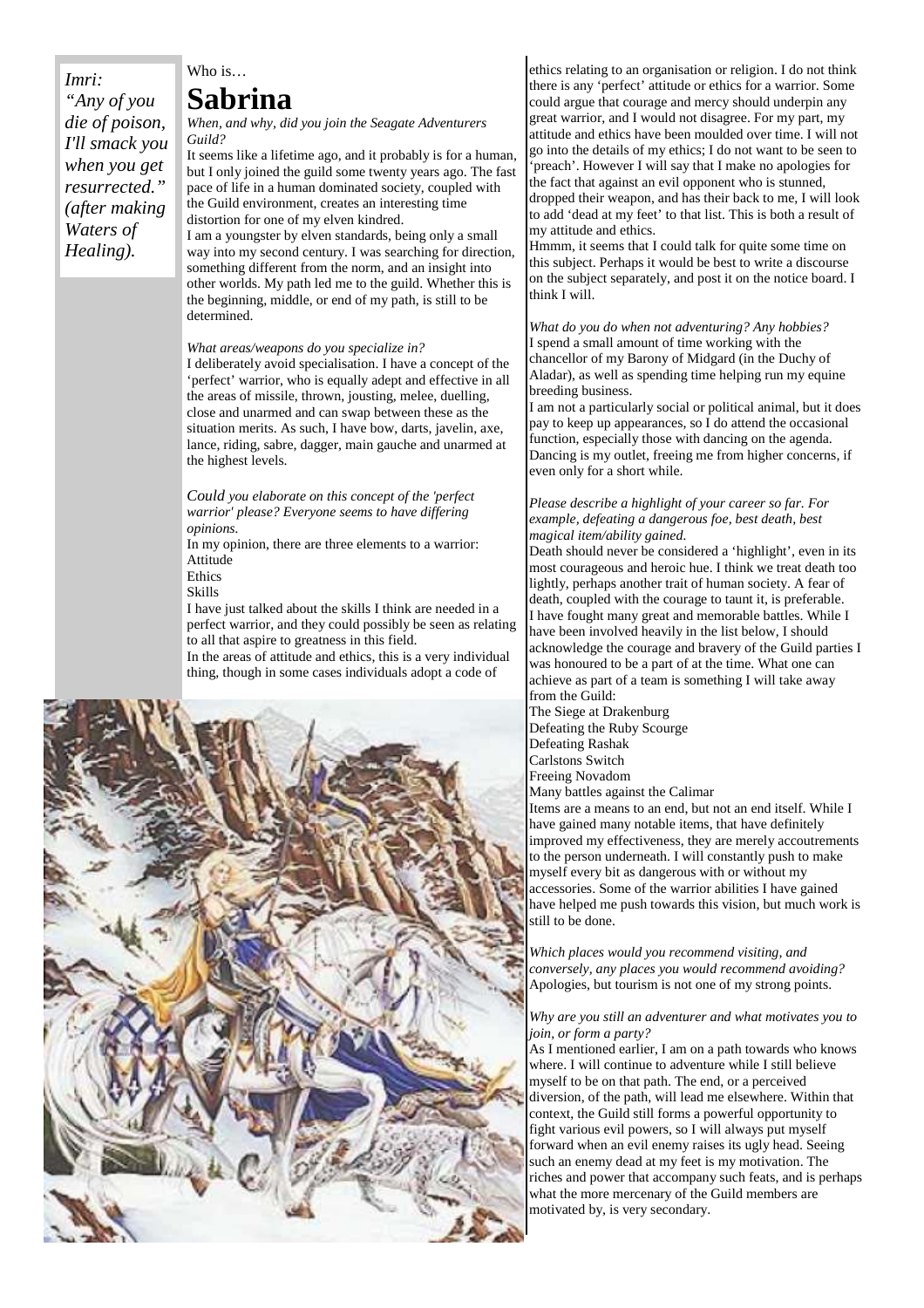#### *What were the circumstances that led you becoming a Valkyrie?*

It came very much out of the blue. While adventuring on a very strange world, we chanced to encounter an avatar of Wotan. It was early on in my time at the guild and I was keeping myself very open to the idea of 'stumbling' onto my path. I was also finding myself more attracted to the martial arts, so it seemed like more than just a chance encounter. I was given tasks to perform, to earn my place, which I have since achieved. I am now considered one of the top echelon of the Valkyries, and a strong mortal agent for Wotan

It has been an interesting journey. It certainly helped shape me, and gave me purpose. My pantheon has its flaws, which I will not elaborate on, but I have learned to live with them. The trick has been to still forge my own path, with my own viewpoint, my own self, and not be subsumed into the whole. I spoke of the power of team before, but remember your own individuality at the same time.

*Speaking of which, how did you come by Ajax?*  I had an early interest in adding a cavalry aspect to my adventuring options. However, I deemed it unlikely that any ordinary horse would survive the adventuring process. I therefore engaged one Marcus Obus (Rank 10 Beastmaster specialising in Equines, works for me now) to find and train a warhorse for my needs. A fair chunk of my funds, plus a year later, and Marcus delivered a tall, jetblack warhorse with peerless training and athleticism, whom I named Ajax. I gave him every benefit I could shower him with, in order to help him survive. And survive we have done, forging a very strong partnership over the ensuing years. He was there when I had my first encounter with Wotan, and has developed alongside me. He received gifts for achieving my Valkyrie tasks, and transitioned from warhorse, to winged warhorse, to sentient winged warhorse, to Pegasus. I obviously can no longer be considered to 'own' Ajax. he is very much his own being. I am just happy to call him a friend, and hope he continues to choose to accompany myself when I go hunting my next nasty foe.

*Anything else you want to say to the guild populace?*  Such a diverse populace too, so perhaps I will just leave with a few of my guiding principles:

- Do not be afraid of fear
- When you have time, think, otherwise, act
- Treat an honourable foe with the respect you have them pay to you

Treat the chaotic foe as they deserve to be treated.

#### Boulder's Retirement Fund

I, Boulder, own one acre of prime Land in the middle of Luna City. Alas it is currently bare and to build a modest dwelling will cost me 2,500,000 sp. So, knowing I am among friends and allies, I am providing this opportunity for my guild to support me.

If you are wealthy from adventuring you are welcome to make substantial contributions to me; both gold and truesilver accepted. Please do so

knowing you are doing good and the gods will surely smile upon you. Contact Boulder at the Guild Meeting.



## **The Adventurers' Guide**

Tips for Success

If you're out of doors in an urban environment and they're firing arrows at you, getting indoors is a really good idea.

So is staying indoors, even if it means knocking down a few walls to get to the next building.

If you have a giant, or some other obnoxiously strong person, you can make excellent use of that person as a battering ram.

Annoying the local constabulary (aka the town guard) is generally a bad idea. It only leads to much pain and embarrassment.

If you're a shapechanger, kindly try to avoid changing in public. It's considered impolite, and may cause offence.

When dealing with goblins in particular, it pays to make sure that the enemy is properly dead and not faking it, before moving on.

Think outside the box and even the apparently useless can have its uses.

Summoning spells (well known for getting certain wiccan mages into trouble) are great for making the bad things come to you, when you're ready and prepared for them. (An excellent alternative to having them attack you in the middle of the night…)

#### The Artisan Cook's Corner

#### **Aqualina and the Coconut Cake**

- \* 1 cup white sugar
- \* 3 cup plain flour
- \* 1 tbsp baking powder
- \* 1 tsp vanilla essence
- $*$  1 1/2 cup milk
- \* 1 egg, lightly whisked



1. Preheat oven to 180°C. Grease a loaf pan. Line the base and the opposite long sides with non-stick baking paper, allowing it to overhang.

- 2. Mix the flour, baking powder and sugar.
- 3. Stir in the grated coconut.

4. In a second bowl, beat the egg until frothy, then add the milk and vanilla and stir to combine. 5. Gently fold the egg mix into the dry ingredients, mixing well, but taking care not to beat. 6. Pour into the tin, and bake for 60 minutes.



*Pierre: "That's not right. Don't these people know they can't see me?" (While invisible and having pebbles tossed at him).* 

*Aurora (after she lost control of her cloud): "I can just see it now - Aurora's magical mystery tour!"* 

*Aaron: "We fortified the camp with hedgehogs!" Pretty Flower: "Hedgehogs – ambulatory caltrops!"*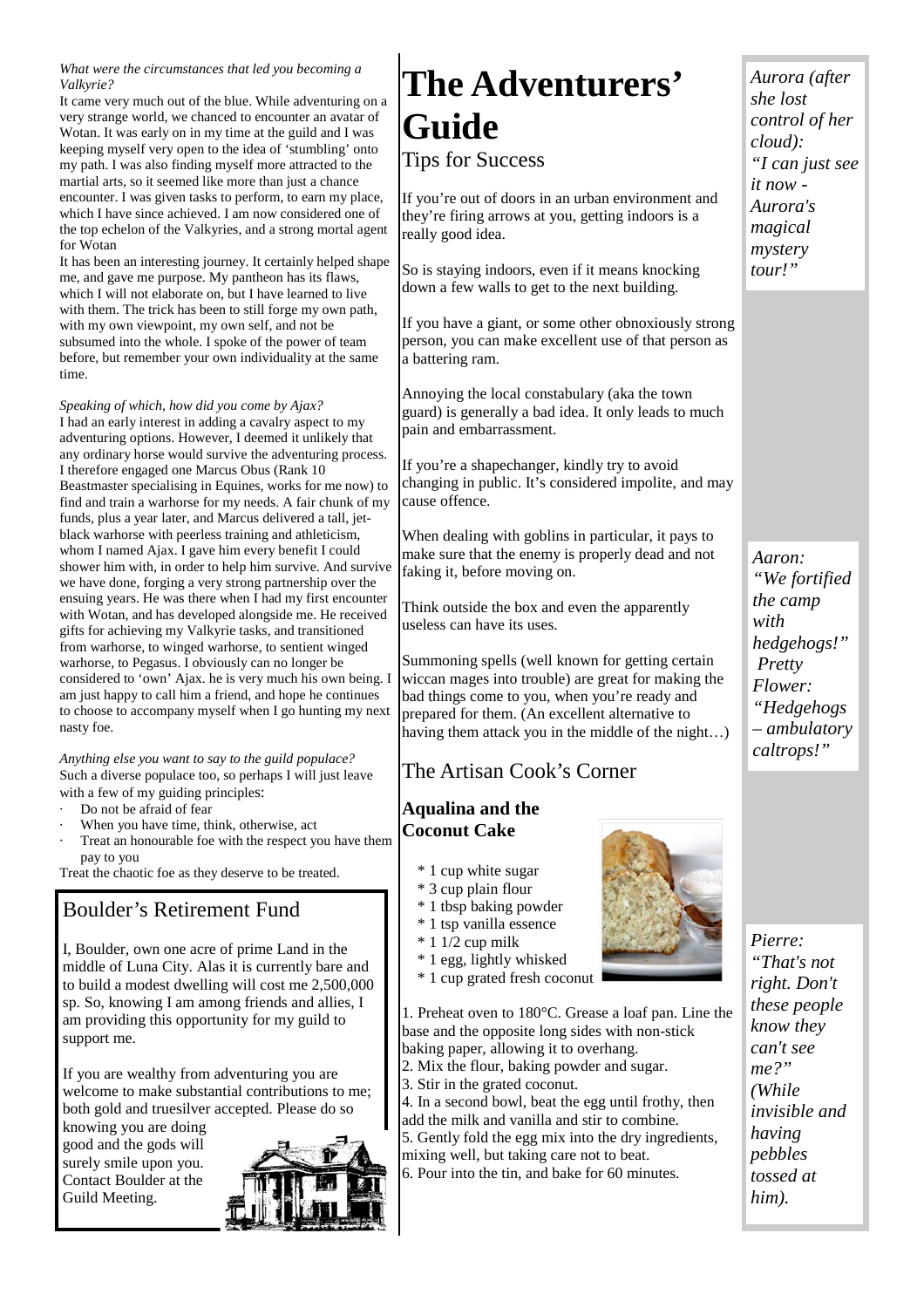*Mary M: "If you're looking for Seren, take your clothes off and join the queue."* 

## **Starflower's Bestiary**

Harping on….

I have to say that I have now instructed you in tactics relating to so many of the more common antagonists that Guild members encounter that I am now forced to discuss creatures I personally have met rather less often. Among these are those vile travesties of femininity, the harpies. The harpy is a ugly hag-like winged creature. Always female, always dirty, and resembling vultures in humanoid form, they dwell in mountainous places, cliffs, and occasionally in swamps. They are amazingly noisy fliers, but they are also surprisingly fast. And, frankly, they stink. I mean that very literally—a harpy smells of rotten eggs mixed with stale sweat and chicken manure. You will hear or smell a harpy long before you see her. No-one has any real idea how harpies reproduce. Certainly it is hard to imagine any sentient male of any species willing to breed with a harpy. Generally speaking the average harpy is not a major danger to even relatively inexperienced adventurers. They usually use their talons in combat, and like to attack from the air whenever possible. It is therefore sensible to make aerial assaults difficult. Get under cover if possible, under trees, in caves or overhangs. The main danger from their talons, which are as sharp as a decent sword, is not so much the blow itself, as the inevitable infection such filthy claws are bound to inflict. Make sure you

*Serra: "What sort of animal is a rigatoni?"* 





have a healer capable of curing infections if you plan to take on harpies.

Of course, not all harpies are average. Most are capable of casting magics, and some actually learn. They appear to favour the Sorceries of the Mind, Enchantments, Bardic Magics, and Illusions. It is often said that harpies have the power of captivating those who hear their song, and this may be explained through various of the magics of these Colleges. Given that this is an aural attack, it is entirely possible that the old technique of stuffing wax in the ears might actually work. I do know that, as a Mind Mage, I can't hypnotise someone who can't hear me.

The prophetic ability some harpies appear to have may also be based in Mind Magics, or may be an innate talent. In any case they have only ever be known to speak it if such foreknowledge is liable detrimental to the listener, so you might as ignore them. The harpies best known to the Guild are those who inhabit the Fastness of Girwyllan, a high mana area in a mountainous region on the south-west borders of Carzala. A little research in the library reveals that these harpies are decidedly more powerful than normal. There are hints that they may not even be harpies, but may in fact be nagas wearing the form of harpies for reasons known only to themselves. In any case, these particular harpies are best avoided by all accounts.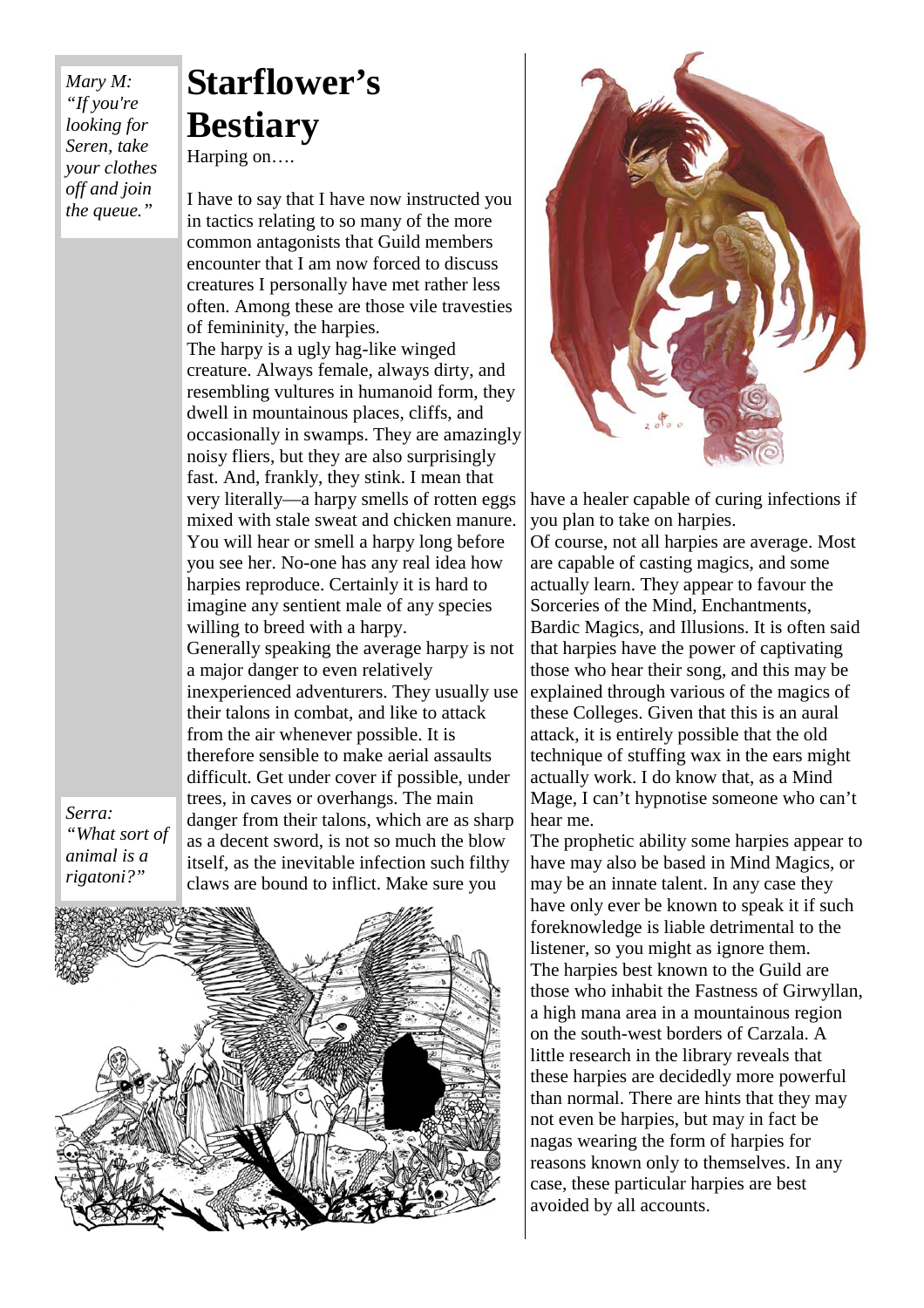## **The Puzzle Column**

### Mappa Baroni

The Cartographers Guild is currently drawing new maps for five baronies, one being Carzala. Each city is being mapped by a different veteran mapmaker, who has already drawn a large number of maps for the Cartographers Guild, however, no two of the mapmakers has made the same number of maps. From the clues that follow, you should be able to map out the full name of each mapmaker, the local town which he is now mapping, and the number of maps he has made in his career in the Guild.

- 1. The five have collectively drawn a total of eighty maps for the Cartography. Guild, with five being the fewest drawn by any of them.
- 2. Geoffrey has drawn twice as many maps as Bridges, who has made five more maps than the man now mapping Novadom.
- 3. The man now drawing the Brastor map isn't Townes.
- 4. Rhodes has drawn twice as many maps as Frederick, who has made five more than the mapmaker presently working on Ranke.
- 5. The man drawing the map of Tuscana has drawn ten more maps than Ferry has.
- 6. Cartographer Street, who isn't Geoffrey, has made more maps than Richard.
- 7. Walter, who isn't Rhodes, isn't the one currently working on the Ranke map.
- 8. Eric has not yet reached his goal of winning the Cartographers Guild's coveted Golden Quadrant Award, given to a mapmaker who draws twenty-five maps in his career.



#### Riddles

#### **First:**

I can sizzle like bacon, I am made with an egg, I have plenty of backbone, but lack a good leg, I peel layers like onions, but still remain whole, I can be long, like a flagpole, yet fit in a hole, What am I?

#### **Second:**

You use a knife to slice my head, and weep beside me when I am dead. What am I?

#### **Get the Power of Fire and Light!**

Fire College Invested Items: Dragonflames Rk 10 Weapon of Flames Rk 10 Also Rank 8 Weaponry. **New Dragonsmite!!!**  (ask for details) Prices negotiable. Please contact Flamis at the Guild.

Sneaky Types Sought



*Grizelda: "It's not a war zone, it's a former war zone." Luigi: "The whole Western Kingdom is a former war zone." Aaron: "Just this bit is more recently former."* 

#### **Third:**

A hunter met two shepherds, one of whom had three loaves and the other, five loaves. All the loaves were the same size. The three men agreed to share the eight loaves equally between them. After they had eaten, the hunter gave the shepherds eight bronze coins as payment for his meal.

Established 'Information Merchant' seeks suitable assistants who wish to become better influencers (spies) across Alusia. Network positions are available in various locations and training will be provided in return for an agreed term of service and agreement of confidentiality. Food and Board also provided. See Dalran at the Guild Meeting.

How should the two shepherds fairly divide this money?

Answers to Last Issue's Puzzles: **Stall Order:**  Sir Harold, piebald, stall 6 Sir Roderick, bay gelding, stall 1 Lady Hester, grey filly, stall 3 Sir Nestor, sorrel mare, stall 5 Lord Grok, black stallion, stall 4 Squire Langton, chestnut colt, stall 2 **Riddles:**  First: Chainmail Second: Beehive

**What's Hot** 

Third: Lava

#### **What's Not**

| Cloud flying                                   | Cloud flying in storms                                                |
|------------------------------------------------|-----------------------------------------------------------------------|
| Flying with the wind                           | Crashing into the<br>ground                                           |
| Shapeshifter wolves                            | Nose-blind Shapeshifter<br>Wolves                                     |
| Earning Seven Million<br><b>Silver Pennies</b> | Giving away Seven<br><b>Million Silver Pennies</b>                    |
| Having god-like<br>powers                      | Finding out you are<br>actually Loki                                  |
|                                                | Being almost killed by<br>said goblins and their<br>nasty tinker toys |
|                                                |                                                                       |

*Serra, making use of her Rank 6 Courtier Skill: "There you go, Chief, do you want it to be of your arse, or of your face?"* 

*Master Donatello: "We can take the second story." Pretty Flower: "Oh, this place has many stories."*